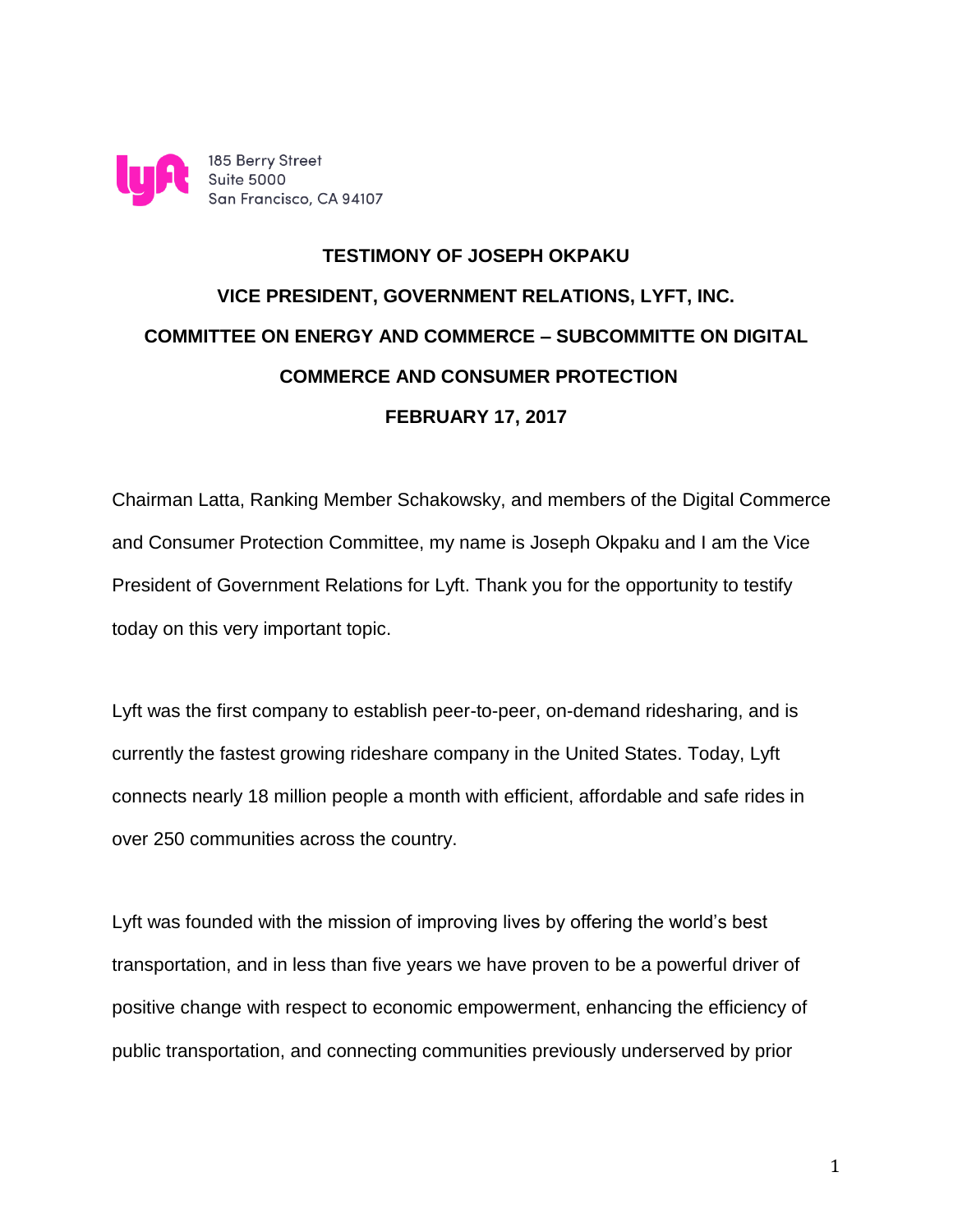

transportation options. The proof is in the data. Since our launch in 2012, Lyft has worked to reduce traffic and congestion, increase mobility options, prevent D.U.I.s, reduce assault related arrests, stimulate local economies, and provide economic opportunities to our drivers. And this is only the beginning.

Autonomous vehicles hold tremendous potential to not only further improve the quality of life for our users, but also to literally save their lives by decreasing the frequency and severity of motor vehicle accidents. Nearly 35,000 people perish in the United States each year in motor vehicle related accidents, which is the equivalent of nearly 700 deaths every single week. And nearly 90 percent of those accidents are blamed on human error, which include such issues as reckless driving, drunk or impaired driving, distracted driving, and fatigued driving. Autonomous vehicles offer the potential to dramatically reduce these type of accidents and save lives.

Lyft's commitment to testing and deploying AVs is rooted in the belief that the inherent safety benefits of autonomous vehicles should be affordable and available to all segments of the public, regardless of income, geography, or disability.

Furthermore, Lyft believes that the introduction of AVs via a ridesharing network will fundamentally transform cities and the way that people move around them. The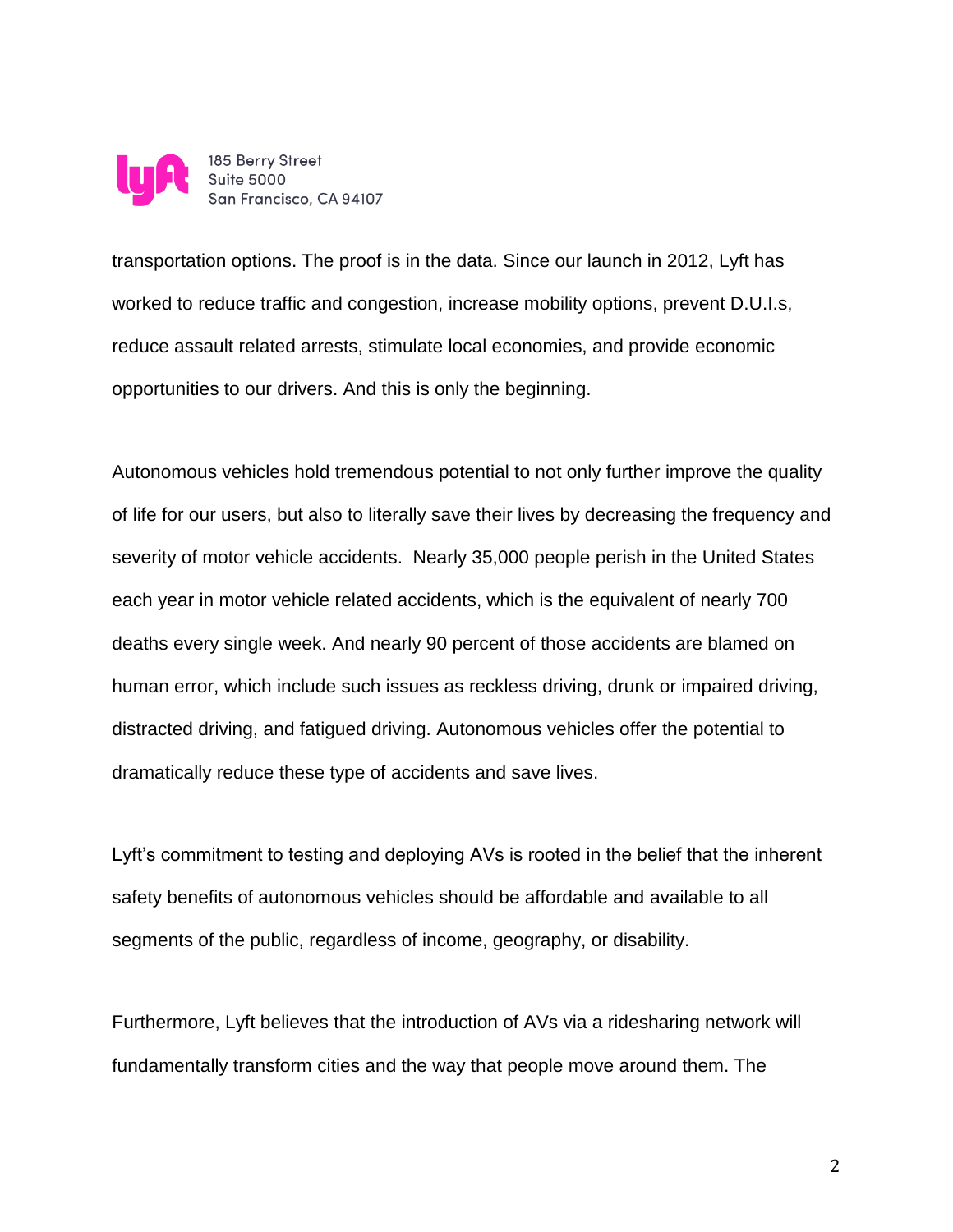

convergence of ridesharing and AVs provides Lyft with the tools to create a perfectly efficient transportation network that will greatly reduce the need and demand for car ownership and significantly expand transportation options, particularly for segments of the population that currently have limited access to transportation options due to age, infirmity, or disability.

As ownership rates decline and consumers continue to engage with the Lyft platform, we will see fewer cars on the road, less congestion, and increased positive environmental impacts, such as reduced carbon emissions. A world with less cars provides a tremendous opportunity to reorient, reimagine, and redesign our urban fabric. Cities of the not too distant future could be built around people, instead of cars. They could and should be defined by communities and connections, not pavement and parking spots. They could and should include common spaces where culture can thrive — and where new ideas can be shared in the very places where cars previously stood, parked and empty.

Lyft stands at the center of this coming transportation revolution, as we believe that the transition to an autonomous future will not occur primarily through individually-owned cars. Rather, it will be both more practical and appealing to rely on autonomous vehicles

3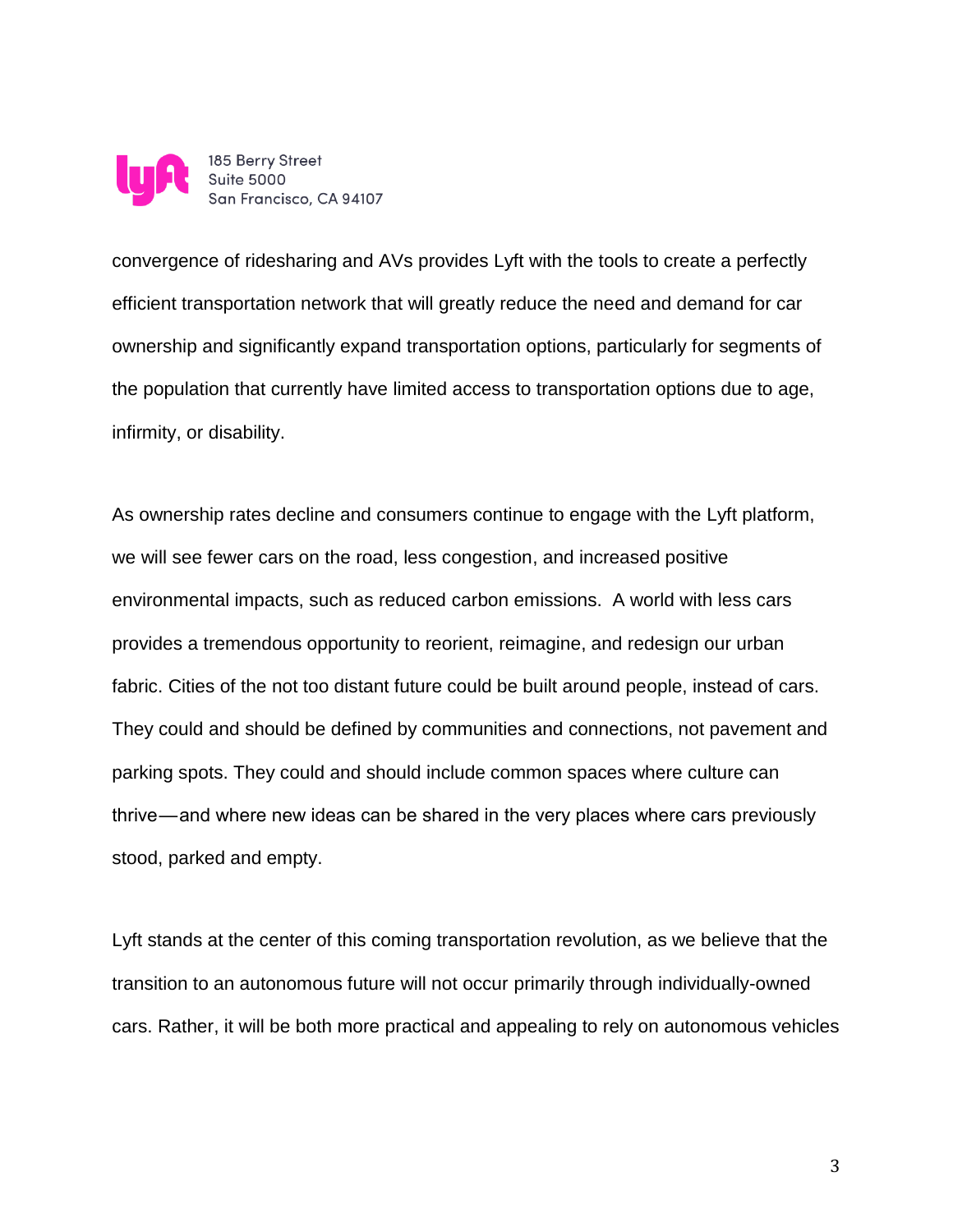

when they are part of Lyft's networked fleet. To this end, Lyft has been working both on its own and with trusted partners, such as General Motors, to test and validate the safe performance and operation of AV technology, most recently in California and Arizona. It is our goal to operate a pilot in a major city this year that will permit consumers to enjoy, for the first time, a Lyft in an autonomous vehicle.

However, there are very serious challenges to be faced in bringing the full value of autonomous vehicles to market for mass consumption, and the greatest potential obstacle is constrictive legislation and regulations. The worst possible scenario for the growth of autonomous vehicles is an inconsistent and conflicting patchwork of State, local, municipal and county laws that will hamper efforts to bring AV technology to market.

This scenario is well on its way to becoming reality. Since the beginning of the new year, over 20 States have filed nearly 60 bills to regulate the testing and deployment of AVs. While most of the bills are well-intentioned, it is our position that States should not rush to regulate this technology.

It is our view that if a State does choose to take legislative or regulatory action with respect to AVs, such action should be premised on removing impediments in current

4